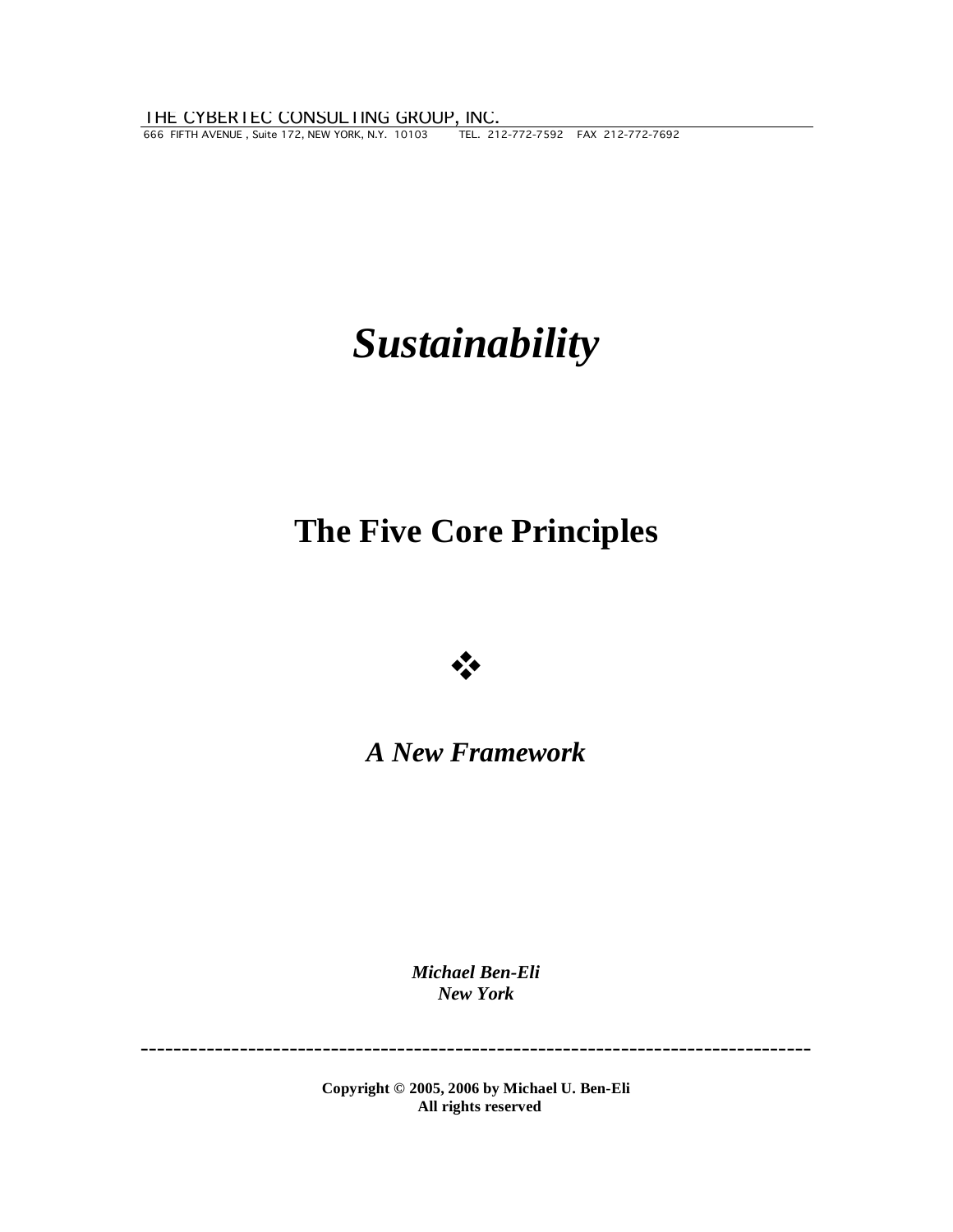# **Introduction**

The concept of "sustainable development," as coined by the World Commission on Environment and Development and with it, the term "sustainability" itself, have been gaining increasing recognition in recent years all around the world. Wide-spread use, however, has been followed by growing ambiguity so that today both terms are employed within a very broad spectrum of meaning often, to the point of trivialization.

The set of five Sustainability Principles proposed below is offered in order to advance and restore some rigor to the underlying ideas. Its development was informed by a number of existing frameworks and was inspired, in particular, by the work of R. Buckminster Fuller.

The principles are articulated in a general fashion but can receive a specific operational meaning in relation to particular sectors of the economy, development issues, business strategies, investment guidelines, or initiatives taken by individuals. They are expressed in relation to five fundamental domains:

- *The Material Domain:* Constitutes the basis for regulating the flow of materials and energy that underlie existence.
- *The Economic Domain:* Provides a guiding framework for creating and managing wealth.
- *The Domain of Life:* Provides the basis for appropriate behavior in the biosphere.
- *The Social Domain:* Provides the basis for social interactions.
- *The Spiritual Domain:* Identifies the necessary attitudinal orientation and provides the basis for a universal code of ethics.

The result is a set of five core principles, each with its own derived policy and operational implications. The set is fundamentally systemic in nature, meaning, that each domain affects all the others and is affected by each in return.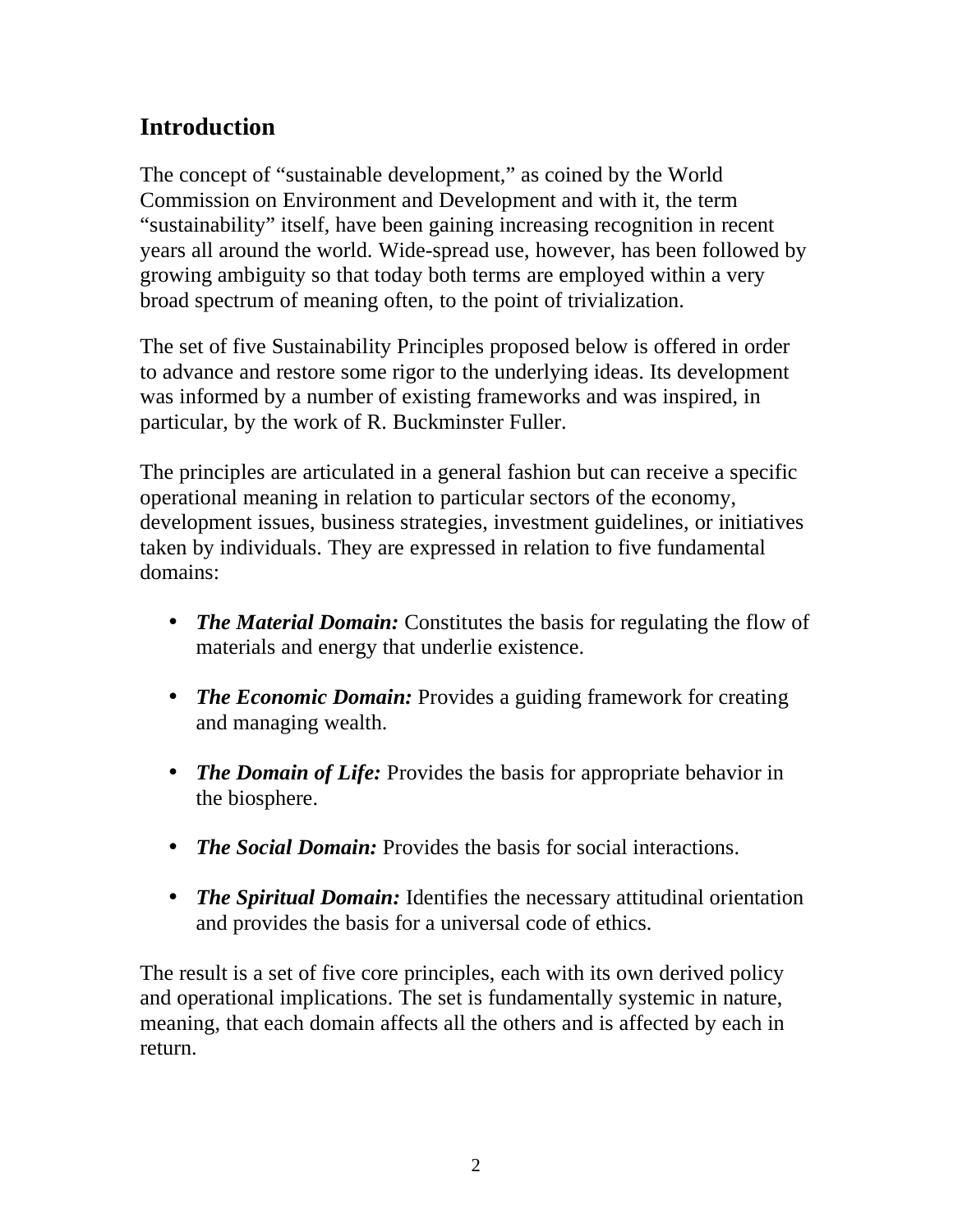This systemic aspect is fundamental. It reflects the interdependent nature of reality itself. It has far reaching implications for policy and for any competent attempt at strategy for change. It implies that in seeking a transition to sustainability as a predominant planetary state, no piece-meal approach -- emphasizing some aspects while neglecting others -- is likely to yield effective, lasting results.

# **Definition of sustainability**

Transforming society and the world's economy to a sustainable basis presents the most significant challenge to the  $21<sup>st</sup>$  century. This challenge is unprecedented in scope. Its context is the planet as a whole. It requires a fundamental shift in consciousness as well as in action. It calls for a fresh vision, a new dream and new approaches for shaping an evolving new reality.

Earth is exquisitely configured to accommodate life abundantly. We have consistently compromised, however, every vital component of its intricate fabric. This trend must be reversed and a lasting balance restored.

The ultimate objective of establishing the concept of sustainability as an organizing principle is to foster a well-functioning alignment between individuals, society, the economy and the regenerative capacity of the planet's life-supporting ecosystems. This alignment represents a particular type of balance in the interaction between a population and the carrying capacity of its environment. It is this specific balance which must be the focus of a meaningful definition of sustainability.

The currently prevailing definition of sustainability emphasizes cross generational equity, clearly an important concept but one which poses difficulties since it is not always easy to determine future generations' needs. Anchoring an alternative definition to the relationship between a population and the carrying capacity of its environment offers superior operational leverage since it contains a number of key variables, all potentially measurable. For example: population numbers, rate of consumption of resources, impacts on absorption capacity of sinks, a measure of well-being, and the like. Hence, in general, but more importantly in the specific context of human activity on the planet, the following is offered: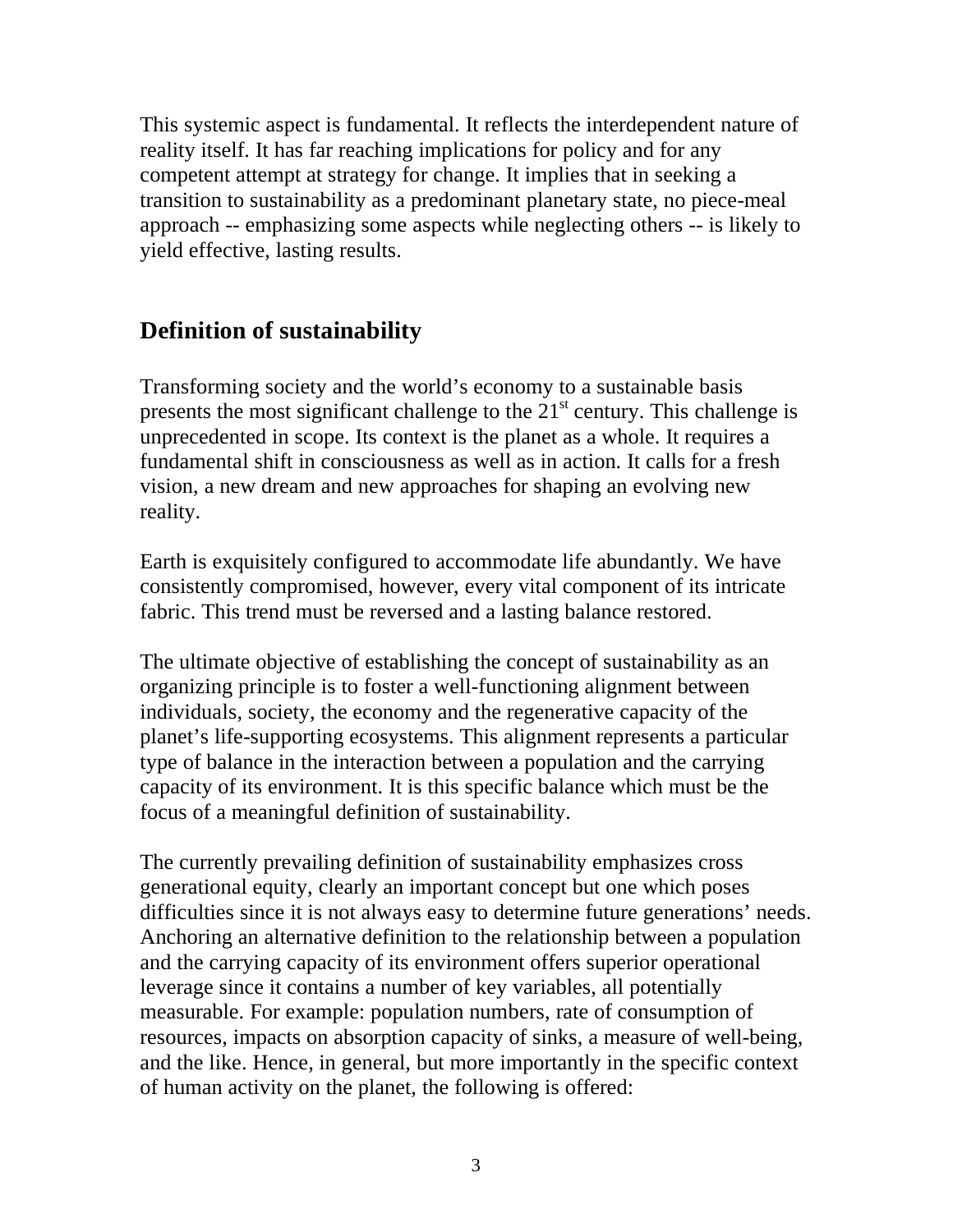#### **Sustainability:**

*A dynamic equilibrium in the processes of interaction between a population and the carrying capacity of an environment such, that the population develops to express its full potential without adversely and irreversibly affecting the carrying capacity of the environment upon which it depends.* 

The principles which follow are grounded in this definition, and the five domains in relation to which they are expressed represent key dimensions of the underlying interaction.

# **The Five Core Principles**

#### **I. The Material Domain:**

#### **Underlying Premise:**

All the physical processes which provide the basis for human existence are subject to the primary laws of thermodynamics -- the First Law, which addresses the fundamental conservation of energy in universe and the Second Law, which stipulates the direction of energy events. These laws prescribe the ultimate limits of possibilities in physical systems and, therefore, underlie the productive potential in the use of resources.

The Second Law underscores the ultimate increase of entropy and disorderliness in all physical systems. At the same time, even inorganic, but in particular life processes and consciousness, are able to create, maintain and increase order, seemingly, at least temporarily. Such order is manifest in both individual and complex networks of specific embodiments: molecules, organisms or eco-systems.

Consciously disciplined intelligence, applied to the design of universally advantageous configurations of energy and matter -- arranging and rearranging components of the physical domain -- provides the essential tool for creating the wealth infrastructure required to ensure lasting abundance.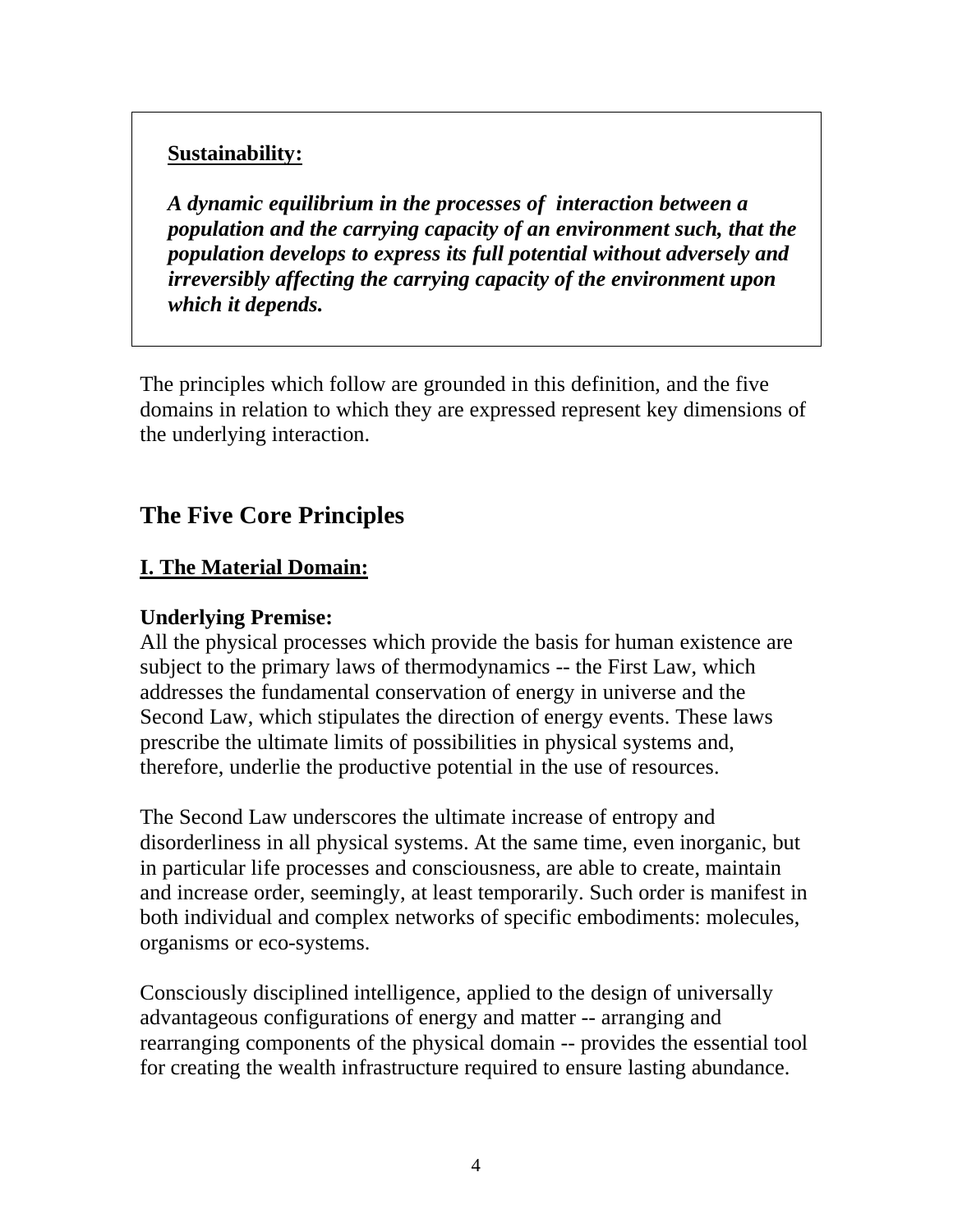Contrary to the potential immanent in aware, superior design for creating order and delaying the proliferation of entropy, our current industrial infrastructure is wasteful, destructive, fragmented and grossly inefficient. With the appropriate intention, it could be reinvented, redesigned and reconfigured to deliver and enhance an enduring, regenerative advantage for all.

# **The First Principle:**

**Contain entropy and ensure that the flow of resources, through and within the economy, is as nearly non-declining as is permitted by physical laws.** 

# **Policy and Operational Implications:**

- Strive for highest resource productivity
- Amplify performance with each cycle of use
- Employ "income" rather than "capital" sources and continuously recycle non-regenerative resources
- Affect an unbroken, closed-loop flow of matter and energy in a planetary productive infrastructure conceived as a whole
- Control leakages and avoid stagnation, misplaced concentrations or random diffusion of chemical elements during cycles of use
- Establish a service, "performance leasing" orientation for managing durable goods

## **II. The Economic Domain:**

## **Underlying Premise:**

Economies consist of markets where transactions occur and guiding frameworks by which transactions are evaluated and decisions about commitments are made. Often treated as though they reflect an independent, objective reality, such frameworks ultimately represent human constructs,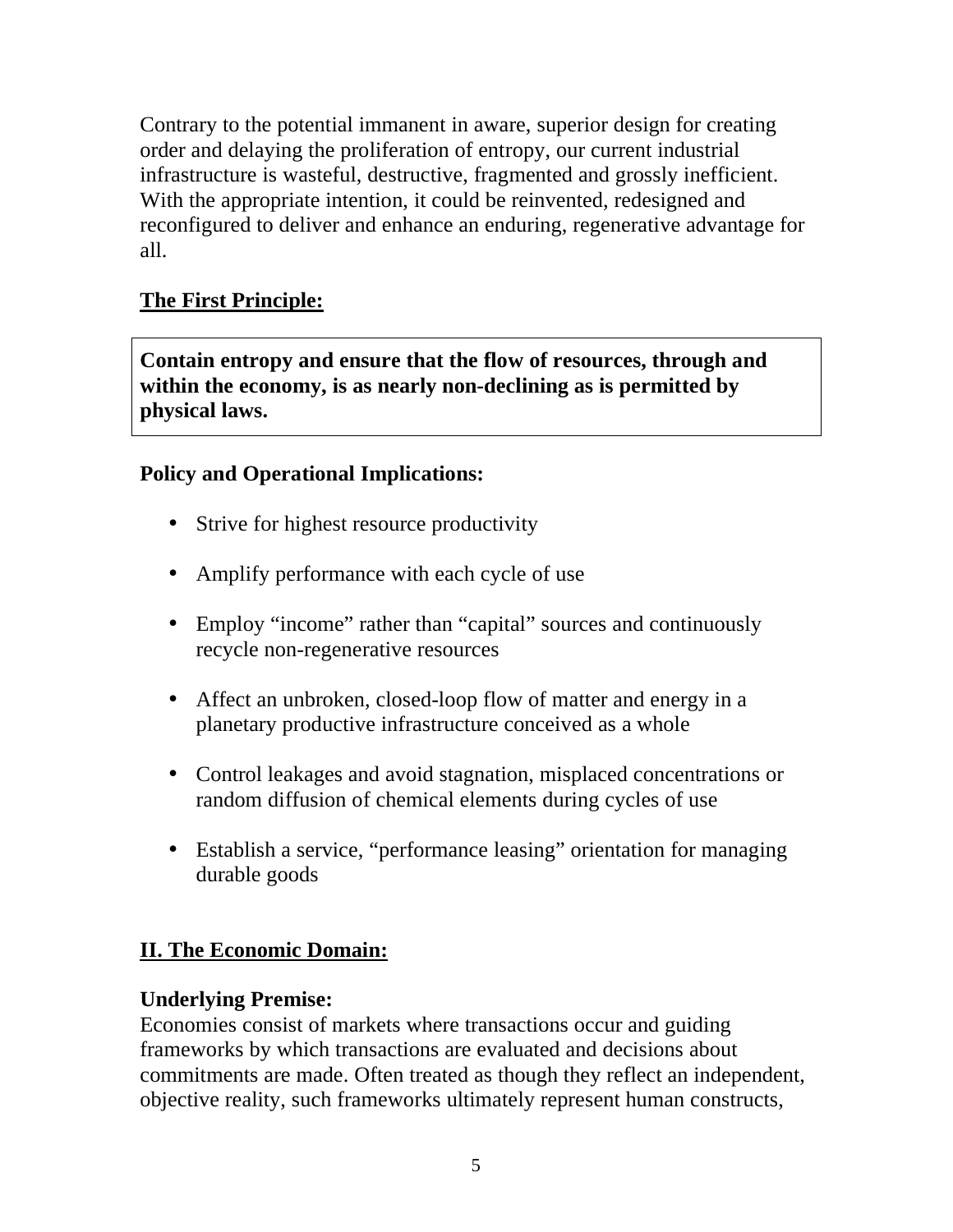rooted in values, biases and dominant interests and concerns. These latter factors determine adoption of the underlying economic perspective: short term, narrow, linear focus, or long term, comprehensive, eco-sensitive cycles of return.

The accounting framework used at present to guide our economy grossly distorts values. It systematically ignores important cost-components, for example, depletion and pollution. Economists are beginning to reflect on the inadequacies inherent in the narrow concept of growth that dominates measurement of national economies, and some even highlight the basic absurdity of counting consumption as if it were income, a common practice in the way we treat natural resources.

Inadequate measurements, with regulations and subsidies which often accompany them, drive markets and continue to fuel the destructive effects of the economy as a whole. The prevailing conventions of our accounting framework exacerbate such effects and limit the scope of individual initiatives seeking better practices. This self-reinforcing pattern is clearly one key dimension requiring radical change.

# **The Second Principle:**

**Adopt an appropriate accounting system, fully aligned with the planet's ecological processes and reflecting true, comprehensive biospheric pricing to guide the economy.** 

# **Policy and Operational Implications:**

- Employ a comprehensive concept of wealth related to the simultaneous enhancement of five key forms of capital: Natural, Human, Social, Manufactured and Financial
- Align the world's economy with nature's regeneration capacity and incorporate critical "externalities" in all cost and benefit accounts
- Embody a measure of well-being and human development in economic calculations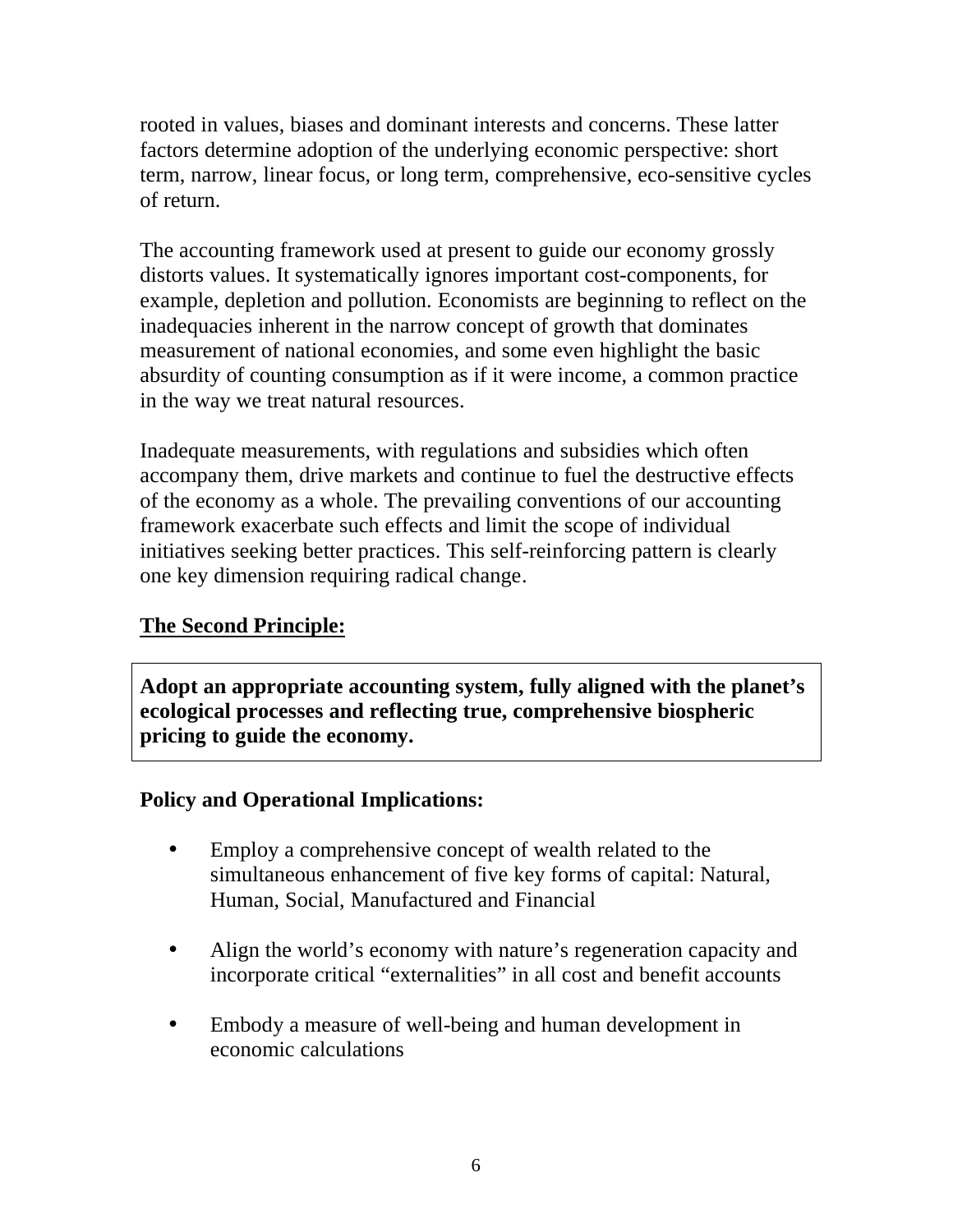- Design regulation and taxation policies to accentuate desirable and eliminate adverse outcomes, optimizing the whole
- Rely on market mechanisms, calibrated to reflect "true" costs, for allocation of capital assets

# **III. The Domain of Life:**

# **Underlying Premise:**

The adaptive success of the human species and its quick propagation almost everywhere on planet earth comes at the continuous expense of many other forms of life. The destruction of individual animals, species, habitats and whole ecosystems, a trend now reaching ominous proportions, is a deep cause for concern.

Complex, self-organizing, living systems: brains, societies, ecosystems - rain forests, coral reef communities, and industrial economies alike - depend on their very complexity, their internal "variety," for long term viability. Lasting stability in all such systems is in fact, science tells us, a direct function of complexity, of inherent redundancy which allows for emergence and re-emergence of different configurations in response to changing underlying events. Monocultures are brittle in principle, the antithesis, in this context, of vibrant life.

On this point contemporary science seems to be joining with many of the world's ancient traditions which insist on the uniqueness and fundamental sacredness of all forms of life.

# **The Third Principle:**

**Ensure that the essential diversity of all forms of life in the Biosphere is maintained.** 

## **Policy and Operational Implications:**

- Assume a responsible stewardship for our planet's web of biological diversity
- Harvest species only to regeneration capacity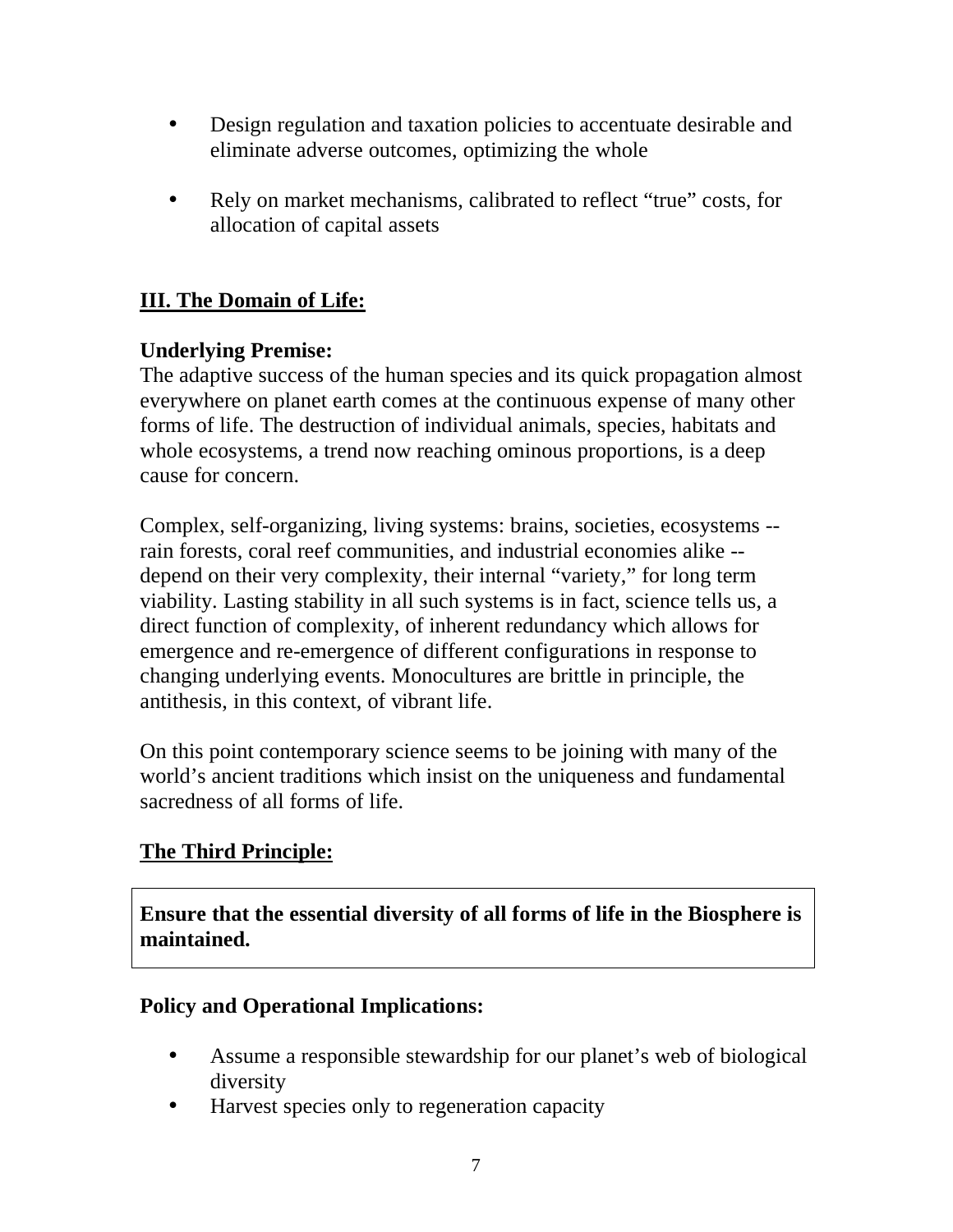- Conserve the variety of existing gene pool
- Shape land use patterns to reduce human encroachment on other forms of life and enhance biological diversity in areas of human habitat

# **IV. The Social Domain:**

# **Underlying Premise:**

Work of early  $20<sup>th</sup>$  century scientists, mathematicians, and philosophers of science brought to the fore the fundamental fallibility of human knowledge. This suggests that, in a true ecological fashion, myriad expressions and species of truth should be allowed to coexist without any particular one seeking to aggressively dominate others.

Societies, like ecologies, depend on diversity and internal redundancy for robustness, long term viability and health. This alone underscores the importance of encouraging variety and plurality in social forms. At the same time, modern genetics and the sequencing of the human genome indicate that the underlying genetic differences between the many ethnic groups on the planet are insignificantly small, rendering arguments for an inherent superiority, of any group, baseless.

All these thoughts reinforce the still fragile idea that open processes, responsive structures, plurality of expression, and the equality of all individuals ought to constitute the corner-stones of social life. As we enter the twenty first century, however, society continues to operate predominantly by the worn-out assumptions, concepts and structures of yesterday.

## **The Fourth Principle:**

**Maximize degrees of freedom and potential self-realization of all humans without any individual or group, adversely affecting others.** 

## **Policy and Operational Implications:**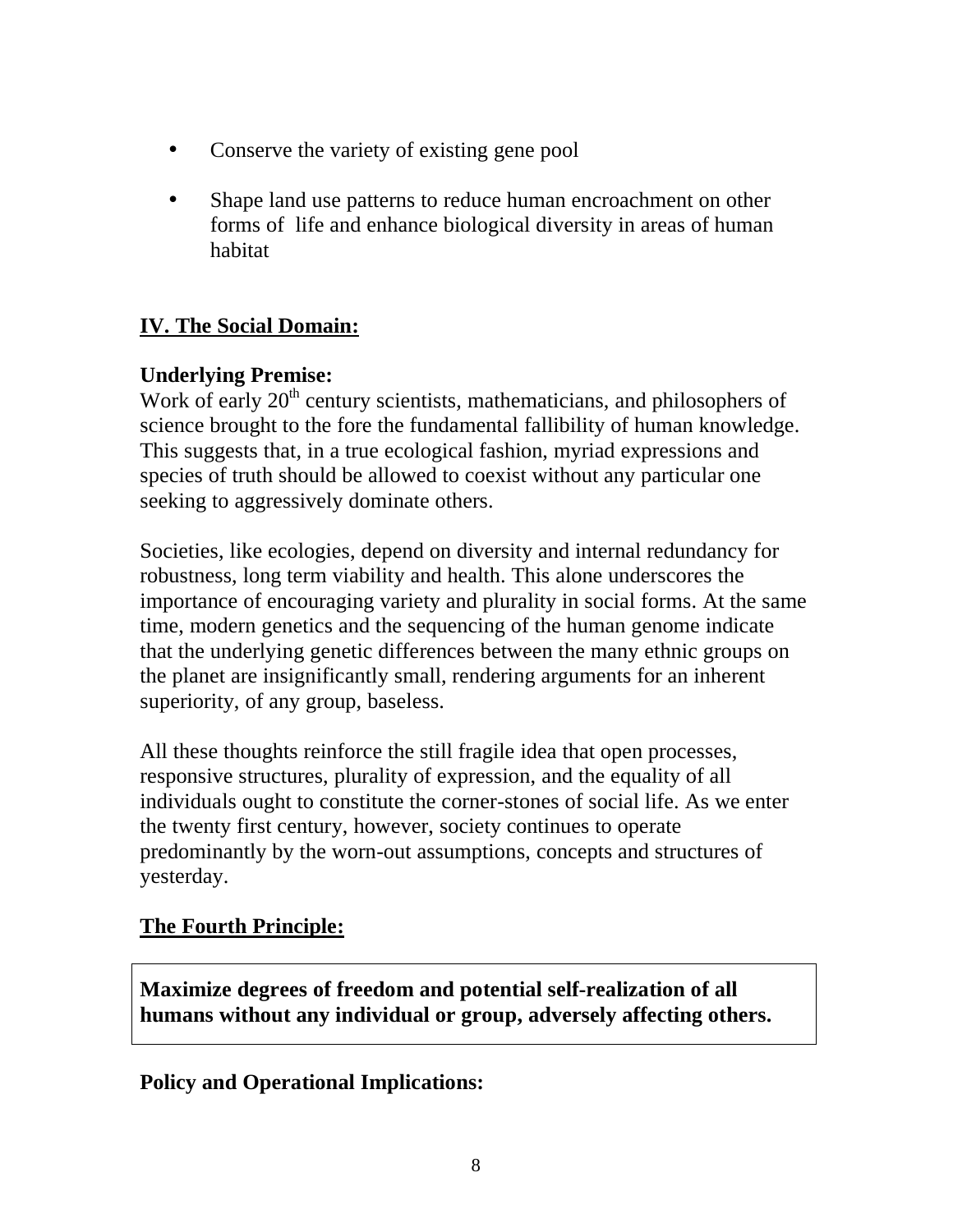- Foster *Tolerance* as a cornerstone of social interactions
- Enshrine *Universal Rights* within a framework of planetary citizenship
- Provide for *Inclusion* and effective *Democracy* in governance
- Ensure *Equitable Access* to life nurturing resources
- Establish *Cooperation* as a basis for managing global issues and planetary commons
- Outlaw *War* and *Trade* in weapon technologies
- Promote **sustainability literacy** through education at all levels
- Embody *Sustainability Enhancing Concepts* in an effective planetary framework of legislation

# **V. The Spiritual Domain:**

## **Underlying Premise:**

The human spirit has consistently sought to transcend material, biological, physiological, psychological, and technology limitations. This constant drive for touching a "beyond," for taking progressively more into the field of vision and integrating an increasingly broader "reality" has a huge practical significance. With its intuitive reach for wholeness and completion, it fuels the development and evolution of individuals and societies alike.

The extent to which this deeply rooted drive is actually allowed to manifest in the daily affairs of society, affects the choices we make and the quality of our actions in the world. Ultimately, it underscores the difference between a greedy, ego-centric, predatory orientation and a nurturing, self-restrained, inclusive approach which honors the larger system of which we are a part and on which we depend for our very existence.

The essential quality of the spiritual domain, recognized, as it is, by all known wisdom traditions, is not easy to pin down. In the English language, the term spiritual carries opposing connotations: sacred, exalted, virtuous,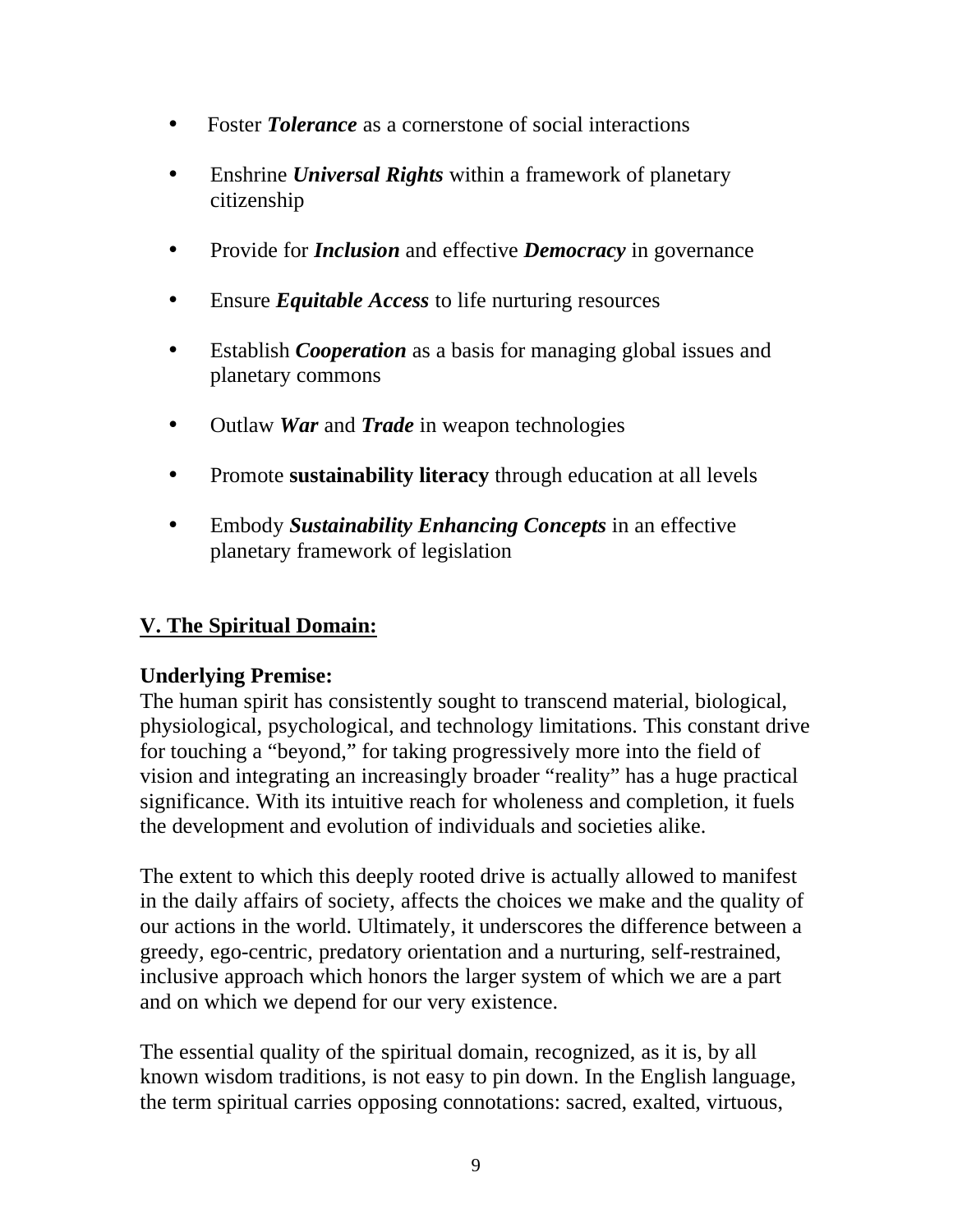divine, but also, insubstantial and occult. It is meant here to evoke a sense of a deep, underlying essence -- a combination of inspiration, meaning, purpose, and a motivating, all encompassing value. The fundamental imprecision which is involved is manifest in the more elaborate way in which the fifth principle is expressed.

# **The Fifth Principle:**

**Recognize the seamless, dynamic continuum Of mystery, wisdom, love, energy, and matter That links the outer reaches of the cosmos With our solar system, our planet and its biosphere Including all humans, with our internal metabolic systems And their externalized technology extensions** -- **Embody this recognition in a universal ethics For guiding human actions** 

## **Policy and Operational Implications**

- Acknowledge the transcendent mystery that underlies existence
- Seek to understand and fulfill humanity's unique function in Universe
- Honor the Earth with its intricate ecology of which humans are an integral part
- Foster compassion and an inclusive, comprehensive perspective in the underlying intention, motivation and actual implementation of human endeavors
- Link inner transformation of individuals to transformations in the social collective, laying foundations for emergence of a new planetary consciousness

# **The Five Principles as an Integrated Whole**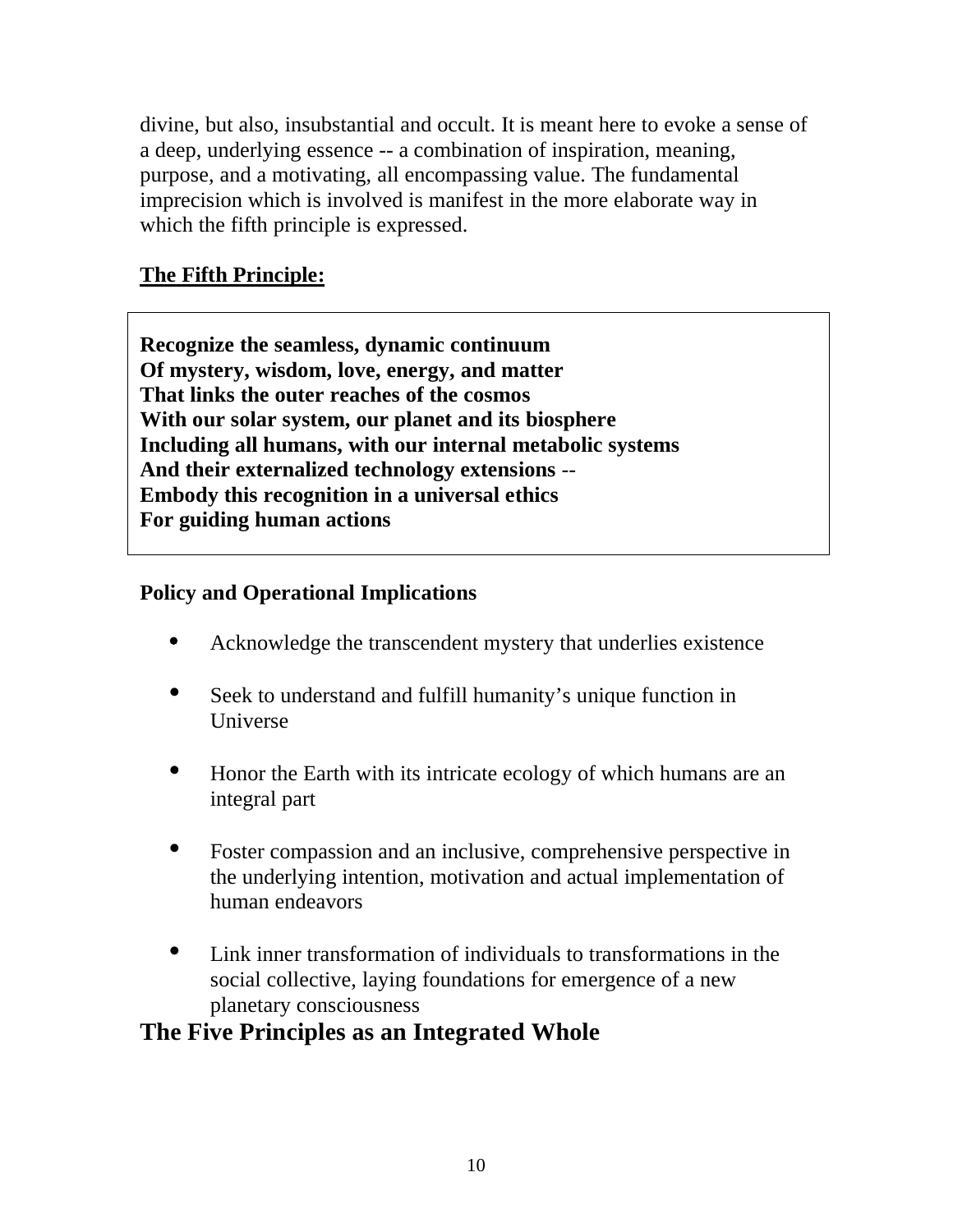Deeper reflection on the concept of sustainability and the five core principles which together prescribe it reveals that the spiritual dimension, the spiritual principle, is fundamental to the quality and coherence of the whole. It is rarely incorporated, however, in the conventional calculus of practical affairs.

As a guiding principle, the spiritual dimension does not carry the connotation of conventional religion. Rather, it evokes the soul-focused integration of mind and heart in realization of the essential oneness at the center of being.

By anchoring the essence of human motivation and intention, the spiritual principle acts as the causal root which sets the tone for the whole. It drives the integration of the other four principles, those related to the material, economic, life, and social domains. If integrated in a balanced way, it can infuse a common purpose, provide a common foundation, and stimulate common resolve. Lacking the ethical commitment implied by the spiritual principle, considerations of questions related to the four other domains, no matter how elaborately expressed, are reduced to mere technicalities.

By their very nature language, logic and action force separation, discrimination and choice. A balanced and full integration of all five principles is essential, however, for conceptualizing and realizing sustainability as a state. The whole set has to be integrated into a single unity in which the five principles come together as one.

The five domains underlying the principles interact and co-define one another and, as in a holographic image, each embodies the whole general scheme in its own sphere. When the principles are thus integrated and seamlessly inform choices and actions, a state of sustainability, which otherwise appears as a difficult, distant goal, can be realized spontaneously and completely.

**\*\*\***